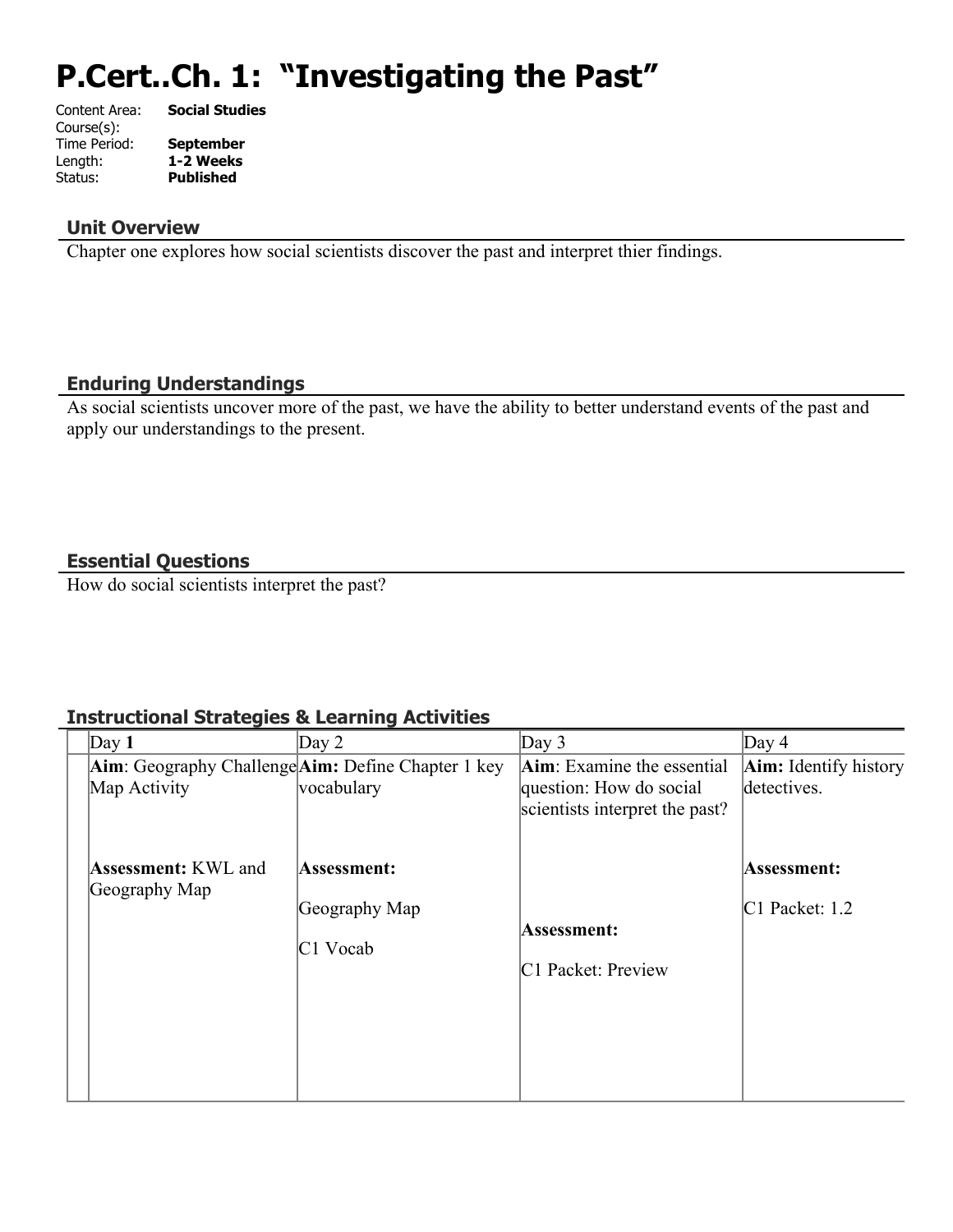| Day $6$                      | Day 7                           | Day $8$                         | Day 9                      |
|------------------------------|---------------------------------|---------------------------------|----------------------------|
| <b>Aim:</b> Cave Painting    | <b>Aim:</b> Students view their | <b>Aim:</b> Processing Activity | <b>Aim:</b> Review Chaptel |
| Analysis through             | hypotheses and record the       | <b>Rock Painting</b>            |                            |
| Simulation Activity          | experts analysis to the cave    |                                 |                            |
|                              | drawings                        | <b>Assessment:</b>              |                            |
| <b>Assessment: C1 Packet</b> |                                 |                                 | Assessment:                |
| sections 1.5-1.9 items $#1$  | <b>Assessment: C1 packet</b>    | C1 10Q sheet; Processing        |                            |
| and $#2$                     |                                 | Worksheet                       | C1 Cornell notes           |
|                              | Homework: C1 Packet             |                                 |                            |
|                              | sections up to 1.9; Cornell     |                                 | KWL chart                  |
|                              | notes due Day $9$ ;             |                                 |                            |
|                              | $ C1 \text{ Test Day } 10$      |                                 |                            |

# **Integration of 21st Century Themes and Career Exploration**

| CRP.K-12.CRP2.1  | Career-ready individuals readily access and use the knowledge and skills acquired through<br>experience and education to be more productive. They make connections between<br>abstract concepts with real-world applications, and they make correct insights about when<br>it is appropriate to apply the use of an academic skill in a workplace situation.                                                                                                                                                                                                                                                                                                                      |
|------------------|-----------------------------------------------------------------------------------------------------------------------------------------------------------------------------------------------------------------------------------------------------------------------------------------------------------------------------------------------------------------------------------------------------------------------------------------------------------------------------------------------------------------------------------------------------------------------------------------------------------------------------------------------------------------------------------|
| CRP.K-12.CRP1.1  | Career-ready individuals understand the obligations and responsibilities of being a<br>member of a community, and they demonstrate this understanding every day through<br>their interactions with others. They are conscientious of the impacts of their decisions on<br>others and the environment around them. They think about the near-term and long-term<br>consequences of their actions and seek to act in ways that contribute to the betterment of<br>their teams, families, community and workplace. They are reliable and consistent in going<br>beyond the minimum expectation and in participating in activities that serve the greater<br>good.                    |
| CRP.K-12.CRP8.1  | Career-ready individuals readily recognize problems in the workplace, understand the<br>nature of the problem, and devise effective plans to solve the problem. They are aware of<br>problems when they occur and take action quickly to address the problem; they<br>thoughtfully investigate the root cause of the problem prior to introducing solutions. They<br>carefully consider the options to solve the problem. Once a solution is agreed upon, they<br>follow through to ensure the problem is solved, whether through their own actions or the<br>actions of others.                                                                                                  |
| CRP.K-12.CRP12.1 | Career-ready individuals positively contribute to every team, whether formal or informal.<br>They apply an awareness of cultural difference to avoid barriers to productive and positive<br>interaction. They find ways to increase the engagement and contribution of all team<br>members. They plan and facilitate effective team meetings.                                                                                                                                                                                                                                                                                                                                     |
| CRP.K-12.CRP4.1  | Career-ready individuals communicate thoughts, ideas, and action plans with clarity,<br>whether using written, verbal, and/or visual methods. They communicate in the workplace<br>with clarity and purpose to make maximum use of their own and others' time. They are<br>excellent writers; they master conventions, word choice, and organization, and use<br>effective tone and presentation skills to articulate ideas. They are skilled at interacting<br>with others; they are active listeners and speak clearly and with purpose. Career-ready<br>individuals think about the audience for their communication and prepare accordingly to<br>ensure the desired outcome. |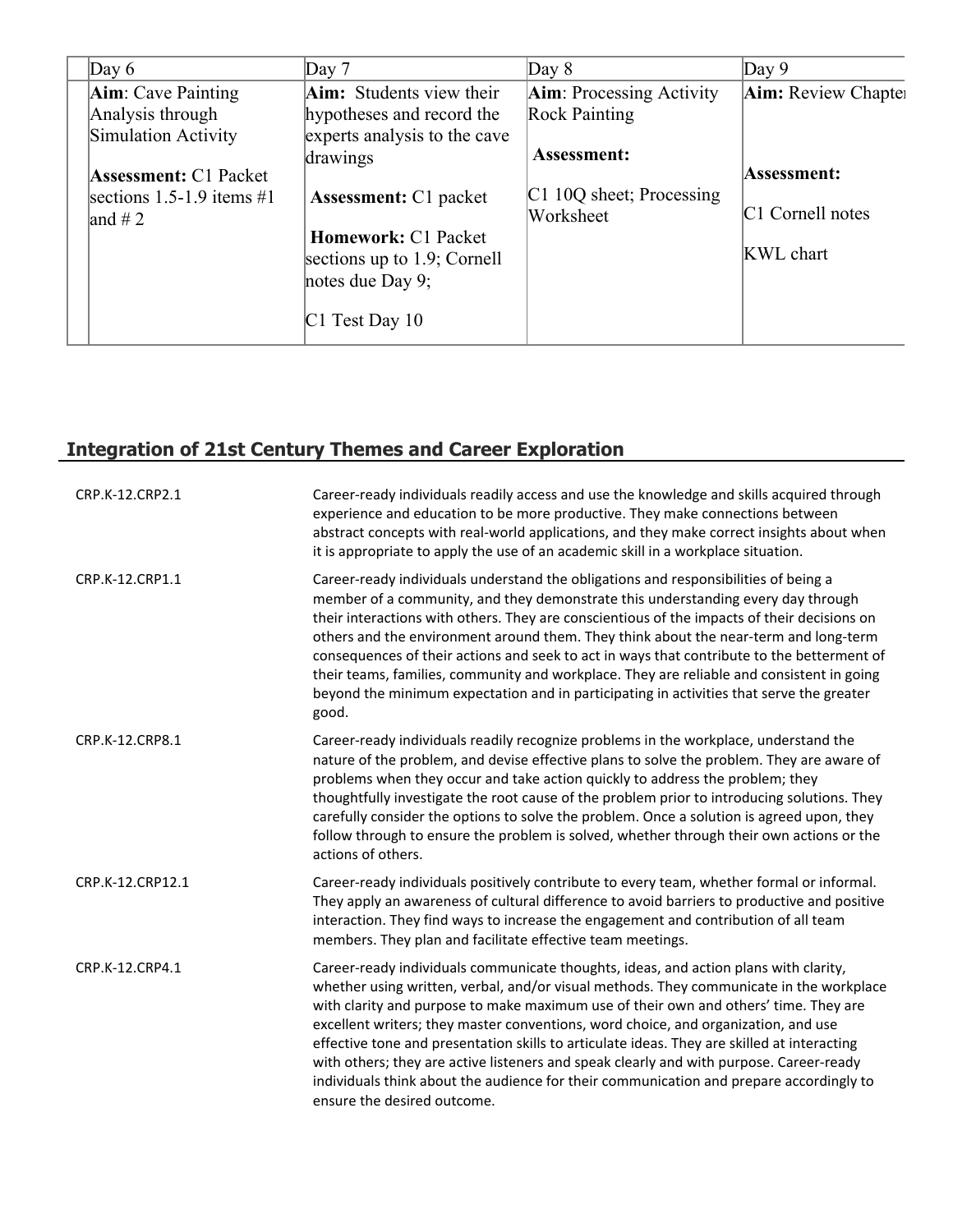# **Technology Integration**

Online textbook and features

Google Classroom

TECH.8.1.8 Educational Technology: All students will use digital tools to access, manage, evaluate, and synthesize information in order to solve problems individually and collaborate and to create and communicate knowledge.

# **Interdisciplinary Connections**

| CCSS.ELA-Literacy.RI.6.1  | Cite textual evidence to support analysis of what the text says explicitly as well as<br>inferences drawn from the text.                                                                                                          |
|---------------------------|-----------------------------------------------------------------------------------------------------------------------------------------------------------------------------------------------------------------------------------|
| CCSS.ELA-Literacy.RI.6.4  | Determine the meaning of words and phrases as they are used in a text, including<br>figurative, connotative, and technical meanings.                                                                                              |
| CCSS.ELA-Literacy.RI.6.7  | Integrate information presented in different media or formats (e.g., visually,<br>quantitatively) as well as in words to develop a coherent understanding of a topic or issue.                                                    |
| CCSS.ELA-Literacy.SL.6.2  | Interpret information presented in diverse media and formats (e.g., visually,<br>quantitatively, orally) and explain how it contributes to a topic, text, or issue under study.                                                   |
| CCSS.ELA-Literacy.RI.6.10 | By the end of the year, read and comprehend literary nonfiction in the grades 6-8 text<br>complexity band proficiently, with scaffolding as needed at the high end of the range.                                                  |
| CCSS.ELA-Literacy.W.6.4   | Produce clear and coherent writing in which the development, organization, and style are<br>appropriate to task, purpose, and audience.                                                                                           |
| CCSS.ELA-Literacy.W.6.10  | Write routinely over extended time frames (time for research, reflection, and revision) and<br>shorter time frames (a single sitting or a day or two) for a range of discipline-specific tasks,<br>purposes, and audiences.       |
| CCSS.ELA-Literacy.SL.6.1  | Engage effectively in a range of collaborative discussions (one-on-one, in groups, and<br>teacher-led) with diverse partners on grade 6 topics, texts, and issues, building on others'<br>ideas and expressing their own clearly. |
| CCSS.ELA-Literacy.L.6.3   | Use knowledge of language and its conventions when writing, speaking, reading, or<br>listening.                                                                                                                                   |
| CCSS.ELA-Literacy.L.6.6   | Acquire and use accurately grade-appropriate general academic and domain-specific<br>words and phrases; gather vocabulary knowledge when considering a word or phrase<br>important to comprehension or expression.                |

# **Differentiation**

Differentiation:

English Language Learners: introduce to the term hypothesis before completing the Reading Notes providing concrete, everyday examples: A friend comes over to your house, and his or her hair is all wet. What hypotheses can you make about why your friend's hair is wet?

Provide copies of Reading Notes as needed.

Modify Cave Simulation by reducing the number of placards they must examine or by viewing each placard as an entire class.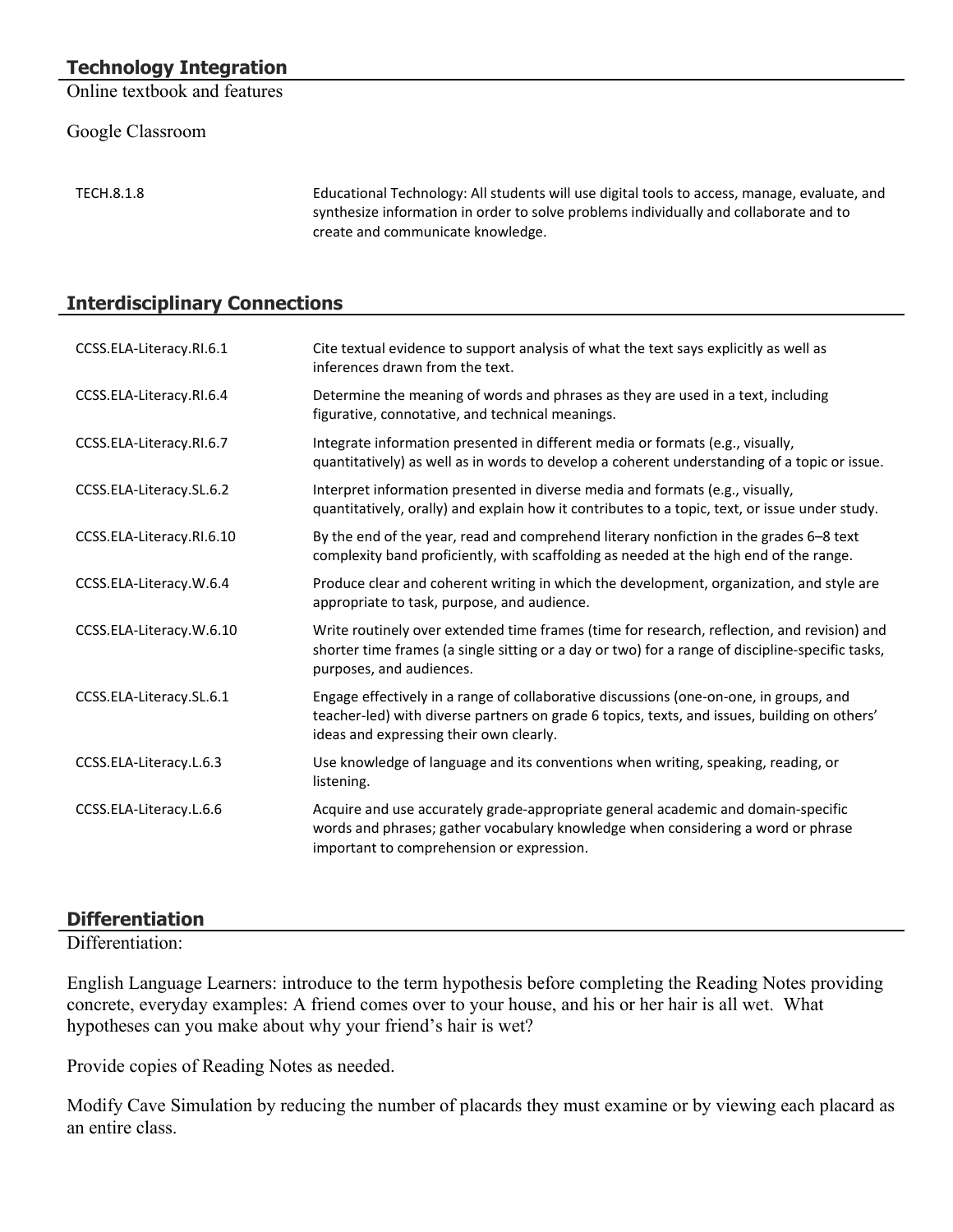Advanced Learners take a virtual tour of the cave at Lascaux and take notes for a one-page narrative to describe their "walk" through the cave.

### **Modifications & Accommodations**

Follow individual IEP's as written.

# **Benchmark Assessments**

Sentence construction

# **Formative Assessments**

See assessments in lesson plans above.

### **Summative Assessments**

See assessments in lesson plans above.

# **Instructional Materials**

See materials imbedded in lesson plans above.

#### **Standards**

| SOC.6.2.8. HistoryCC.1.a | Describe the influence of the agricultural revolution on population growth and the<br>subsequent development of civilizations (e.g., the impact of food surplus from farming).                                         |
|--------------------------|------------------------------------------------------------------------------------------------------------------------------------------------------------------------------------------------------------------------|
| SOC.6.2.8.B.1.a          | Explain the various migratory patterns of hunters/gatherers that moved from Africa to<br>Eurasia, Australia, and the Americas, and describe the impact of migration on their lives<br>and on the shaping of societies. |
| SOC.6.2.8.C.1.a          | Describe the influence of the agricultural revolution (e.g., the impact of food surplus from                                                                                                                           |